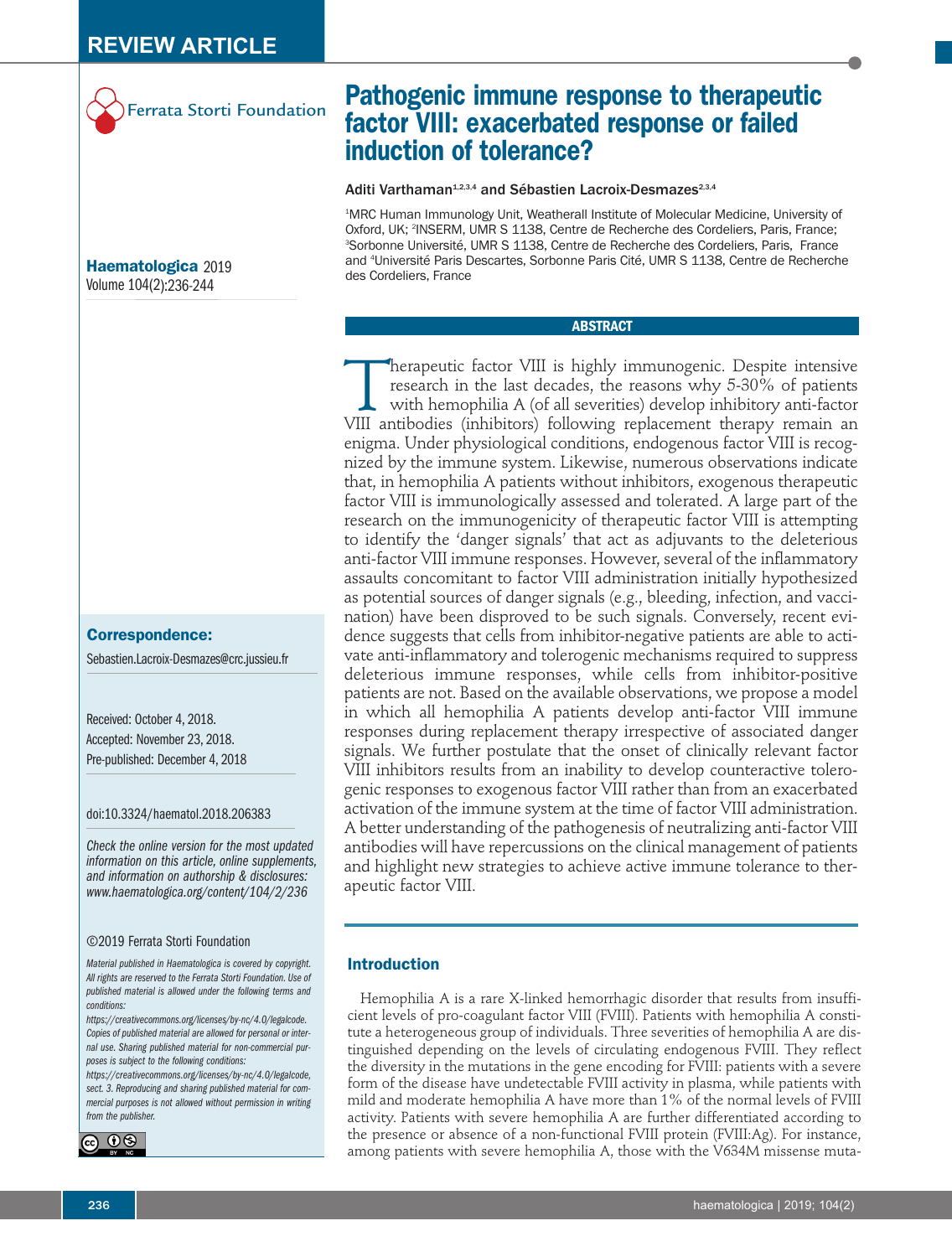tion have normal levels of FVIII:Ag, although the protein  $non-functional,$ <sup>1</sup> while patients with large deletion/intron inversions have no circulating protein.<sup>2</sup> Due to such differences in protein expression, patients are also heterogeneous as far as the education of their immune system against endogenous FVIII is concerned.

To date, the prevention or treatment of bleeds in hemophilia A patients relies on the intravenous administration of therapeutic FVIII. Therapeutic FVIII is purified from pools of plasma from healthy blood donors or originates from recombinant technology. While differences exist between plasma-derived and recombinant FVIII products, as well as among recombinant products, in terms of structure, glycosylation pattern,<sup>3</sup> ability to bind von Willebrand factor (VWF),<sup>4</sup> the endogenous chaperone for FVIII, all the available products share the property of inducing neutralizing immunoglobulin G (IgG), termed 'FVIII inhibitors', in a substantial number of patients. The occurrence of FVIII inhibitors following replacement therapy is a serious clinical problem that complicates patients' management and reduces their quality of life, as well as being a major society issue owing to the high costs associated with the treatment of bleeding when FVIII cannot be used.<sup>5</sup> Several factors have been identified as increasing the risk of a patient developing FVIII inhibitors, in particular genetic risk factors such as a family history of inhibitor development, $6$  the type of gene abnormality causing the hemophilia A and the ensuing severity of the disease,<sup>7,8</sup> HLA-DR haplotypes<sup>9,10</sup> and polymorphisms in a restricted set of immune genes.11-14 Nevertheless, it is, to date, impossible to predict with certainty whether a given patient will develop FVIII inhibitors.

Over the last 20 years, a large body of the research dedicated to deciphering the immunogenicity of FVIII has been based on the 'danger theory' proposed by Polly Matzinger almost 25 years ago.15 Researchers have attempted to elucidate the nature of the danger signals that are adjuvants of the immune response to exogenous FVIII in 5-30% of patients with hemophilia A (including all severities of the disease) following replacement therapy. Here, we review the evidence on the presence of danger signals associated with FVIII administration to question the notion that developing an immune response to FVIII requires danger signals. Furthermore, we challenge the idea that developing an immune response to FVIII is unequivocally pathogenic and propose that the development of FVIII inhibitors in a substantial number of patients results from the inability of the immune system to mount a counteractive tolerogenic response.

## **Danger signals as adjuvants of the anti-factor VIII immune response in patients with hemophilia A**

The immune response to therapeutic FVIII is believed to be a classical immune response against an exogenous antigen, wherein some of the intravenously administered FVIII transiently accumulates in secondary lymphoid organs, as observed in spleens of FVIII-deficient mice,16,17 is internalized by antigen-presenting cells<sup>18,19</sup> and presented to naïve FVIII-specific CD4+ T cells. Upon activation, FVIII-specific T cells proliferate and provide help to naïve FVIII-specific B cells that differentiate into memory B cells or plasmocytes secreting inhibitory anti-FVIII IgG. According to the "infectious non-self model" introduced by C Janeway<sup>20</sup> and later the "danger theory" coined by P Matzinger, $21$  antigen-presenting cells need to sense danger signals concomitant with antigen uptake to mature appropriately, activate naïve T cells and induce the immune response. In the context of the anti-FVIII immune response, severe/recurrent bleeds, trauma, surgery, infection or vaccination have been proposed as potential sources of danger signals that may trigger the immune system.22 In recent years, experimental investigations performed in FVIII-deficient mice, a model of severe hemophilia A, and clinical observations in hemophilia A patients have challenged most of these hypotheses, as discussed below.

## *Factor VIII dose matters*

The dose of administered FVIII is one of the few parameters that has shown consistent association with the development of an anti-FVIII immune response. Seminal work in FVIII-deficient mice clearly demonstrated that increasing the dose of intravenously injected FVIII results in a proportional increase in the intensity of the immune response.23 The experimental data were confirmed by the RODIN study in which the intensity of FVIII treatment and mean dose of administered FVIII correlated with the incidence of inhibitor development in patients with severe hemophilia.24 Conversely, the reduction in the amount of FVIII internalized by antigen-presenting cells and, consequently, presented to CD4+ T cells has been hypothesized as a mechanism by which von Willebrand factor may play an immuno-protective role towards therapeutic FVIII.<sup>25</sup> On the other hand, the daily administration of high-dose FVIII to inhibitor-positive patients undergoing immune tolerance induction protocols results in the eradication of FVIII inhibitors in two-thirds of the cases. This suggests that the antigen dose may not be as important in determining immunogenicity.

An enticing recent concept proposes that the immunogenicity of a protein depends on its discontinuous presence in the organism. This 'discontinuity theory' first proposed by Pradeu *et al.* states that "the key to the induction of an immune response is antigenic difference in a timedependent context". It is hypothesized that the intermittent appearance of a foreign antigen triggers strong and long-lasting immune responses, whereas the persistence of the same foreign antigen over time or its progressive introduction over a long period leads to tolerance.<sup>26</sup> This theory is particularly suitable in the case of therapeutic FVIII, a molecule with a short half-life (<15 hours) that is administered either on-demand or every 2 to 3 days in patients under prophylactic treatment, and thus intermittently appears and disappears from the circulation along cycles of intravenous injections.

#### *Factor VIII is not an alarmin*

Danger signals are provided by endogenous (damageassociated molecular patterns, DAMP) or exogenous (pathogen-associated molecular patterns, PAMP) triggers, collectively referred to as 'alarmins', that, upon binding to pattern-recognition receptors, lead to the maturation of antigen-presenting cells which is crucial for the activation of naïve T cells. Early studies on FVIII immunogenicity investigated the possibility that FVIII directly induces the maturation of antigen-presenting cells. While the first domain of hemagglutinin (HA1) was found to induce significantly higher levels of anti-HA1 IgG in intravenously injected mice when fused to the FVIII light chain, $27$  coincubation of full-length FVIII with Toll-like receptor 2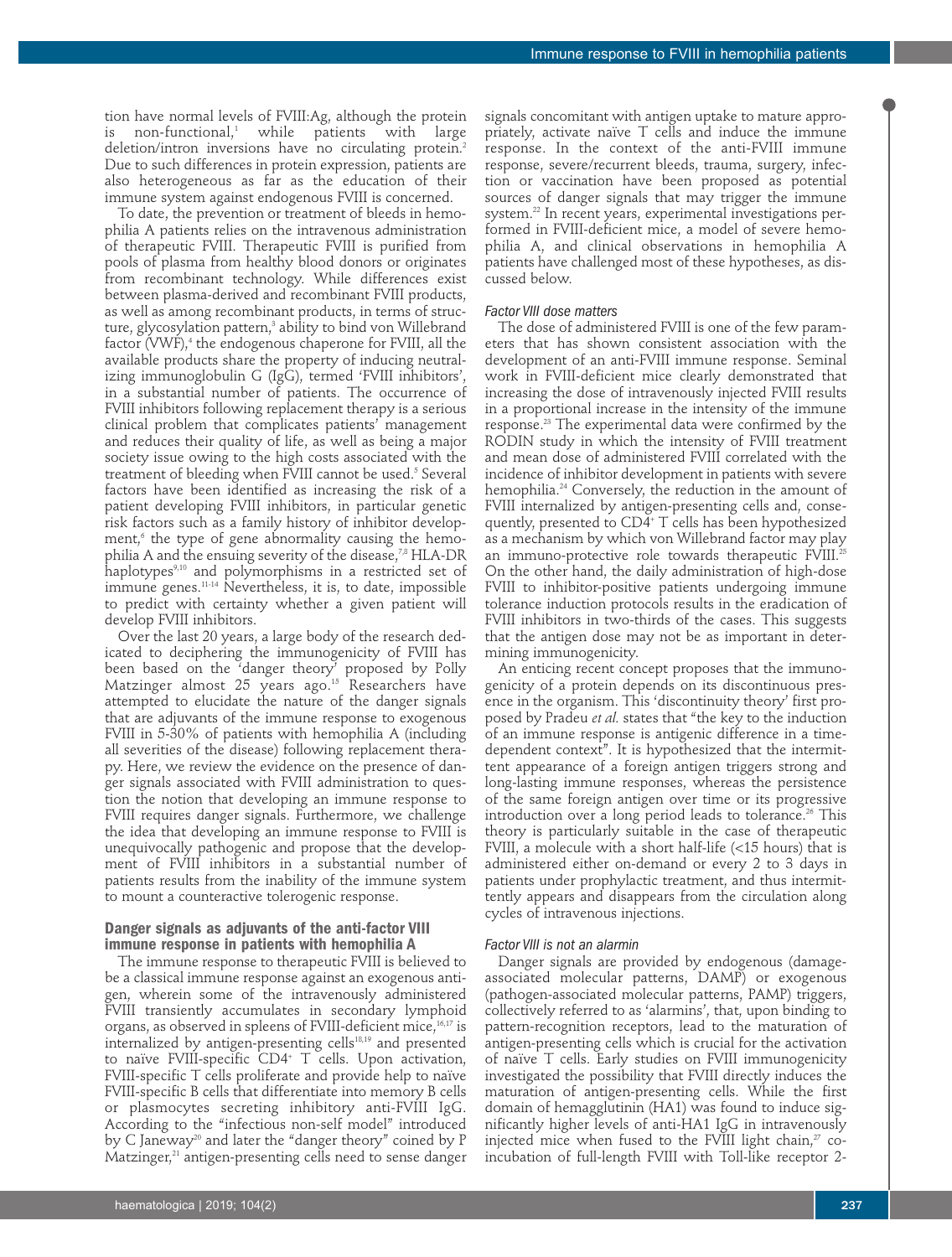transfected cells or with immature human dendritic cells failed to trigger Toll-like receptor signaling<sup>28</sup> or to induce dendritic cell maturation.<sup>29</sup>

The engagement of FVIII in the coagulation cascade induces a burst of thrombin production that leads to the generation of fibrin and to the consolidation of the platelet clot. Thrombin not only cleaves fibrinogen into fibrin but also cleaves proteinase-associated receptors, which in turn induce the release of pro-inflammatory cytokines and chemokines.30 Initial experiments elegantly suggested that FVIII-mediated thrombin-dependent activation of proteinase-associated receptors provides adjuvant signals for an anti-ovalbumin immune response in FVIII-deficient mice.31 However, later work using non-active FVIII with the V634M mutation in FVIII-deficient mice or normal FVIII in wild-type mice with impaired coagulation ruled out the possibility of FVIII being not only the target but also the trigger of the anti-FVIII immune response.<sup>1,32</sup>

The inability of FVIII to activate the immune system directly suggests that FVIII is not involved in the generation of danger signals required to mount efficient primary immune responses.

### *Factor VIII inhibitor development: a case for inflammatory assaults?*

Major bleeds, surgery, infections or vaccination at the time of FVIII administration have been proposed as potential inflammatory assaults that could predispose hemophilia A patients to develop allo-antibodies to exogenous FVIII.22 Counter-intuitively, experiments in FVIII-deficient mice recently demonstrated that exposure to the liveattenuated measles-mumps-rubella vaccine at the time of FVIII administration has no influence on the incidence or intensity of immune responses to therapeutic FVIII.<sup>33</sup> The experimental data were confirmed by retrospective clinical observations from the PEDNET registry showing that pediatric vaccination given in close proximity to the administration of FVIII is not associated with an increased risk of FVIII inhibitor development.<sup>34</sup> Interestingly, influenza vaccination concurrent to FVIII treatment significantly reduced the incidence of anti-FVIII immune responses in mice.<sup>33</sup>

Chronic inflammation associated with recurrent bleeding $35$  as well as acute hemarthrosis following knee injury $36$ in FVIII-deficient mice failed to increase the immune response to exogenous FVIII. In fact, the induction of heme-oxygenase 1 (HO-1), a stress-inducible enzyme with potent anti-inflammatory activity, following injection of heme,<sup>35</sup> hemolyzed blood or following knee puncture-associated hemolysis (*unpublished data*), was shown to reduce the immune response to therapeutic FVIII. Interestingly, these observations find resonance in hemophilia A patients. Indeed, a clinical trial was initiated in which the exposure of previously untreated patients to immunological danger signals was avoided during treatment with FVIII:<sup>37,38</sup> the first treatment with FVIII was avoided if the patient was bleeding or had an infection; surgery was avoided during the first 20 days of exposure to FVIII; vaccinations were not given on the same day as FVIII treatment; and bleeds were treated as early as possible to shorten the time of potential tissue damage. Such a drastic protocol led to an inhibitor incidence of 40% provoking the early termination of the EPIC study (ClinicalTrials.gov Identifier: NCT01376700).

Taken together, the large majority of the investigations

performed over the last 10 years failed to identify candidate danger signals the control of which would unequivocally reduce the immunogenicity of therapeutic FVIII, reflecting the possibility that danger signals may not be as important as first thought for the initiation of the anti-FVIII immune response. Alternatively, the background level of activation of the innate/adaptive immune system may be sufficient to allow activation of naïve FVIII-specific T cells without the need for overt danger signals, provided that a sufficient amount of FVIII is internalized, processed by antigen-presenting cells and presented to T cells. In line with this, we recently observed that the physiological baseline activation of complement C3 (i.e., spontaneous complement C3 tick-over)<sup>39,40</sup> increases endocytosis of FVIII by immature dendritic cells without inducing their maturation. The mere *in vivo* elimination of C3 allowed a drastic reduction of the immunogenicity of therapeutic FVIII in FVIII-deficient mice.<sup>41</sup>

# **Self-recognition: the original sin of the immune system**

The recognition of self, and in particular FVIII, is part of normal immune homeostasis.<sup>42</sup> It is clear today that both B and T lymphocytes undergo positive and negative selection processes, in the bone marrow and thymus, respectively, wherein highly autoreactive lymphocytes are eliminated and poorly autoreactive ones are retained. In the case of T lymphocytes, thymic T cells with intermediate affinities for self-antigens may differentiate into natural regulatory T cells that suppress autoreactive T-cell responses.43 Regulatory T cells may also develop in the periphery upon encounter of antigens under non-inflammatory conditions.44 Self-recognition may thus be considered as the original sin of the adaptive immune system: the functionality of the emerging lymphocytes and of their antigen-specific receptors is in essence based on the recognition of self-proteins, which lays the ground for the selection of potential harmful autoreactivity. In this context, physiological immune homeostasis relies on recognition of self, balanced by a tight control of the autoreactive lymphocytes. This is particularly true for the recognition of FVIII under physiological conditions (Figure 1).

## *Recognition of endogenous factor VIII by T cells under physiological conditions*

The existence of FVIII-reactive T cells in healthy subjects was first suggested by the seminal work of the group led by B Conti-Fine. *In vitro* assays revealed proliferation of CD4+ T cells in the presence of the FVIII protein and overlapping peptides spanning the different domains of FVIII in more than 50% of healthy donors.<sup>45,46</sup> Recently, preexisting FVIII-specific  $CD4^{\circ}$  T cells in healthy individuals were quantified accurately following cycles of stimulation of CD4+ T cells by FVIII-loaded mature autologous monocyte-derived dendritic cells.<sup>47</sup> The frequency of preexisting FVIII-specific T cells was evaluated to be about 2 cells per million CD4<sup>+</sup> T cells.<sup>47</sup> This value is in the same range as that of  $CD4$ <sup>+</sup> T cells specific for foreign proteins such as ovalbumin or keyhole limpet hemocyanin, i.e., 1.3 and 20  $CD4$ <sup>+</sup> T cells per million, respectively.<sup>48</sup> In marked contrast, it is up to one log higher than that of preexisting T cells specific for immunogenic therapeutic proteins such as adalimumab, rituximab, infliximab and erythropoietin (0.1 to 1 cell/million CD4<sup>+</sup> T cells), $48,49$  and two logs greater than that of preexisting T cells specific for the nonimmunogenic humanized therapeutic antibody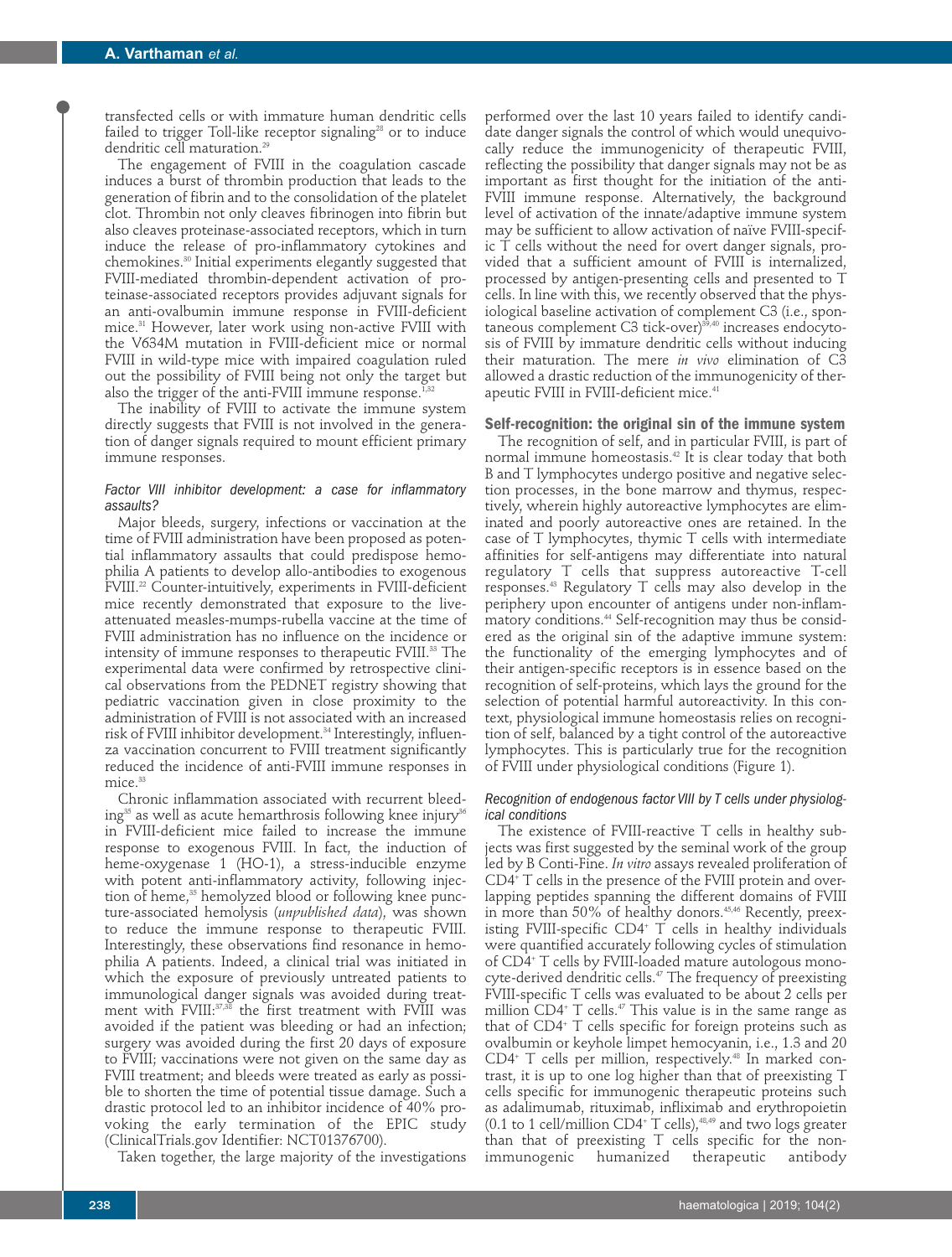trastuzumab (0.1 cell/million CD4+ T cells).<sup>50</sup> Taken together, these findings suggest inefficient negative selection of FVIII-reactive T cells in the thymus, despite the reported expression of FVIII mRNA in medullary thymic epithelial cells from healthy individuals.<sup>51</sup>

An additional, striking finding is that half of the detected FVIII-specific CD4<sup>+</sup> T cells have a memory phenotype,<sup>47</sup> suggesting that immune responses to endogenous FVIII are ongoing under physiological conditions and are regulated to avoid deleterious autoreactivity. Indeed, the detection of regulatory T cells concomitant to that of FVIII-reactive T cells had been suggested in two independent studies, though the specificity of the regulatory T cells for FVIII was not demonstrated. Hu *et al.* reported increased ratios of transforming growth factor-beta-producing T helper 3 regulatory cells over interferon-gammaproducing T helper 1 cells or interleukin-4-producing T helper 2 cells among CD4+ T cells from heathy donors, as compared to CD4+ T cells from patients with FVIII inhibitors.45 In parallel, Kamate *et al.* observed that elimination of natural CD4+ CD25+ regulatory T cells from peripheral blood cells of healthy individuals increases the otherwise poorly detectable FVIII-induced activation of CD4+ T cells *in vitro.*<sup>52</sup>

### *Recognition of endogenous factor VIII by immunoglobulins under physiological conditions*

The presence of natural anti-FVIII IgG in the blood of healthy donors was described for the first time by the group of MD Kazatchkine.<sup>53</sup> In their seminal work, IgGdependent FVIII neutralization was detected in the plasma of 17% of the donors. Subsequently, Reipert's group confirmed the presence of anti-FVIII antibodies in about 19% of healthy individuals, characterized by a highest prevalence of IgG1, IgG3 and IgA subclasses with low apparent binding equilibrium affinities for FVIII in the nanomolar range.<sup>54,55</sup> Interestingly, and reminiscent of the situation in the T-cell compartment of the immune system, the recognition of endogenous FVIII by immunoglobulins is subject to regulation by anti-idiotypic antibodies in normal plas-



Figure 1. Immune recognition of factor VIII in health and disease. *Healthy donors.* At the humoral level, tolerance to factor VIII (FVIII) under physiological conditions relies on an equilibrium between the recognition of FVIII by naturally occurring potentially inhibitory anti-FVIII antibodies and their control by blocking anti-idiotypic antibodies. Blocking anti-idiotypic antibodies may also regulate B-cell clones that secrete FVIII-specific autoantibodies. At the T-cell level, natural FVIII-reactive T cells may be down-regulated by natural regulatory T cells (Tregs; i.e., CD4·CD25·FoxP3\* Tregs) and/or by induced transforming growth factor-beta-secreting Tregs. In rare cases, and in particular in aging individuals, tolerance may fail and a neutralizing immune response to endogenous FVIII may develop - a condition referred to as acquired hemophilia. Patients with congenital hemophilia A. Based on the available evidence, we propose that a similar equilibrium between FVIII-reactive and FVIIIprotective immune elements guarantees tolerance to therapeutic FVIII in inhibitor-negative patients, either upon spontaneous induction of immune tolerance at the time of initiation of FVIII treatment (i.e., in 70-80% of patients with the severe form of the disease), or after a drastic boost of the immune system in patients undergoing successful immune tolerance induction (ITI) (i.e., in about 70% of inhibitor-positive patients with severe hemophilia A undergoing ITI). As is the case in healthy individuals, immune tolerance to FVIII may be lost upon aging.<sup>71</sup> Of note, 10% of the patients (30% of the inhibitor-positive patients with severe hemophilia A in whom ITI fails) are not able to develop immune tolerance to FVIII, even after intensive desensitization protocols. Inh+: inhibitor-positive; Inh-: inhibitor-negative; ITI: immune tolerance induction; anti-Id IgG: anti-idiotypic immunoglobulin G; aFVIII T cell: factor VIII-reactive T cell.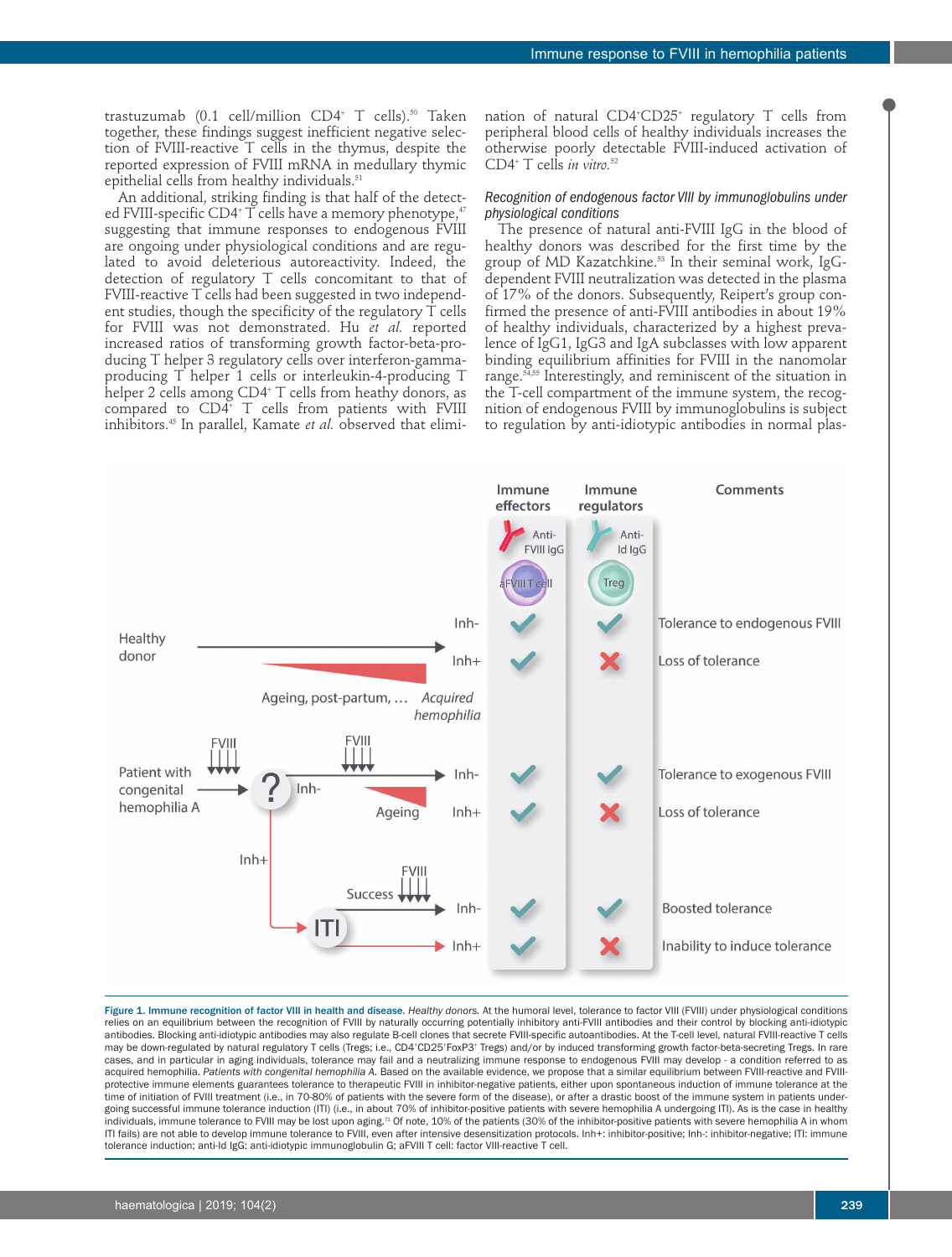ma.56,57 Thus, IgG purified from the plasma of healthy individuals bind to murine monoclonal anti-FVIII Ig $G<sub>1</sub>$ <sup>56</sup> and inhibit the binding of mouse monoclonal and human polyclonal anti-FVIII IgG to FVIII.<sup>58</sup> Therapeutic preparations of pooled normal IgG, intravenous immunoglobulins, contain both anti-FVIII IgG with inhibitory potential toward FVIII59 and anti-idiotypic antibodies capable of blocking disease-associated anti-FVIII antibodies.<sup>60</sup> This suggests that 'natural' protective anti-idiotypic antibodies are produced spontaneously in healthy individuals and exert a tight control on potentially inhibitory 'natural' anti-FVIII IgG.

In conclusion, endogenous FVIII is not merely ignored by the immune system under physiological conditions. On the contrary, the homeostasis of FVIII recognition by the healthy immune system relies on an equilibrium between FVIII-specific T and B cells and FVIII-binding antibodies, and a counteractive tolerogenic response mediated by regulatory T cells and blocking anti-idiotypic antibodies (Figure 1).

## **Recognition of exogenous therapeutic factor VIII in patients with hemophilia A**

FVIII inhibitors develop in 5 to 30% of patients depending on the severity of hemophilia A. The abnormality in the *F8* gene responsible for the disease is the strongest predictor of alloimunization against therapeutic FVIII. In particular, patients with severe hemophilia A, and among them patients lacking circulating FVIII:Ag, have the highest incidence of FVIII inhibitor development.<sup>7</sup> Conversely, patients with missense mutations have the lowest risk of developing FVIII inhibitors. This correlation illustrates the importance of the degree of education, either centrally in the thymus or at the periphery, of the immune system of the patients towards endogenous FVIII: the more the endogenously produced FVIII resembles the exogenously administered therapeutic FVIII, the lower the risk of developing a neutralizing immune response.

The situation is not, however, so simple. For instance, some missense mutations responsible for mild/moderate hemophilia A are associated with rates of inhibitor development as elevated as those seen in FVIII:Ag-negative patients wih severe hemophilia A.<sup>61</sup> This highlights the existence of confounding parameters such as the impaired secretion of some forms of mutated FVIII consecutive to their retention in the endoplasmic reticulum, $\alpha$  thus leading to poor antigen presentation resulting in absence of tolerance induction. Alternatively, missense mutations may create T-cell epitopes in the mutated endogenous FVIII which differ from those of therapeutic FVIII.<sup>63-67</sup> In the latter case, the education of the immune system does not "fit" with the exogenously administered FVIII and regulatory elements cannot be engaged in an adequate manner. More relevant to this review is the possibility that active tolerance to FVIII in treated patients may be implicated irrespective of the severity of the disease and irrespective of the presence of the endogenous (mutated) FVIII protein. This hypothesis is supported by several lines of evidence.

#### *Immunological assessment of therapeutic factor VIII in patients with hemophilia A*

About half of all FVIII inhibitors that form have a low inhibitory titer, are clinically insignificant and usually disappear spontaneously.<sup>68</sup> This is illustrated by the recent SIPPET study in which 27% of the included patients with severe hemophilia A developed transient FVIII inhibitors in the initial months following first exposure to therapeutic FVIII.<sup>69</sup> Immune recognition of FVIII in patients with severe hemophilia A is thus not necessarily pathogenic and can be controlled. In agreement, the presence of nonneutralizing anti-FVIII IgG has been described in inhibitornegative patients as well as in patients after successful immune tolerance induction therapy.54 While the risk of inhibitor development in patients with severe hemophilia A is highest during the first 20 cumulated exposure days  $(i.e., within the first 3-4 years of life),<sup>70</sup> an increased inci$ dence of FVIII inhibitors at an older age has been reported.71 Incidentally, with age, tolerance mechanisms weaken and there is an increased risk of developing autoimmune manifestations.<sup>72</sup> This observation pleads in favor of the existence of active tolerance to therapeutic FVIII in inhibitor-negative patients, which can be lost with age. Importantly, immune tolerance induction therapy successfully eradicates FVIII inhibitors in 60-70% of inhibitor-positive patients. Although the induction of active tolerance to FVIII during immune tolerance induction therapy has, to our knowledge, never been demonstrated formally, the disappearance of detectable inhibitors and restoration of normal FVIII pharmacokinetics are associated in some patients with the persistence of FVIII-specific T cells,<sup>73</sup> anti-FVIII IgG with neutralizing potential and concomitant induction of blocking anti-idiotypic antibodies.74 Lastly, the possible involvement of CD4+ CD25+ regulatory T cells during an ongoing inhibitory anti-FVIII immune response was suggested in a patient with hemophilia A.<sup>64</sup> Thus, tolerance to therapeutic FVIII does not merely rely on the elimination of FVIII-specific immune cells/antibodies. Collectively, these findings suggest the existence of an interplay between allogenic FVIIIspecific immune cells/molecules and regulatory elements of the immune system, which is reminiscent of the homeostatic immune assessment of endogenous FVIII that prevails under physiological conditions (illustrated in Figure 1 for patients with severe hemophilia A).

### *Exacerbated immune response or failed tolerance?*

We observed a few years ago that a GT repeat polymorphism in the promoter of the gene encoding the antiinflammatory enzyme heme-oxygenase-1 (HO-1) is associated with inhibitor development in patients with severe hemophilia A.75 Thus, in a retrospective cohort of 300 patients, those who developed FVIII inhibitors had a significantly increased prevalence of longer GT stretches in the *hmox1* gene promoter, known to impair the capacity of the cells to turn on expression of the gene.75 Conversely, patients with shorter GT repeats had a lower incidence of FVIII inhibitors. More recently, Matino *et al.* elegantly demonstrated that dendritic cells from patients who have developed FVIII inhibitors are less prone to express indoleamine 2,3-dioxygenase 1 (IDO1), following *in vitro* stimulation by  $CpG<sup>76</sup>$  IDO1 is a key regulatory enzyme involved in the degradation of tryptophan which supports regulatory T-cell functions and peripheral tolerance in adult life. Taken together with the observation that polymorphisms in promoters of the pro/anti-inflammatory genes encoding tumor necrosis factor-alpha, interleukin-10 and cytotoxic T-lymphocyte antigen-4 are associated with FVIII inhibitor development,11-14 these findings suggest that the capacity of patients to induce the expression of the endoge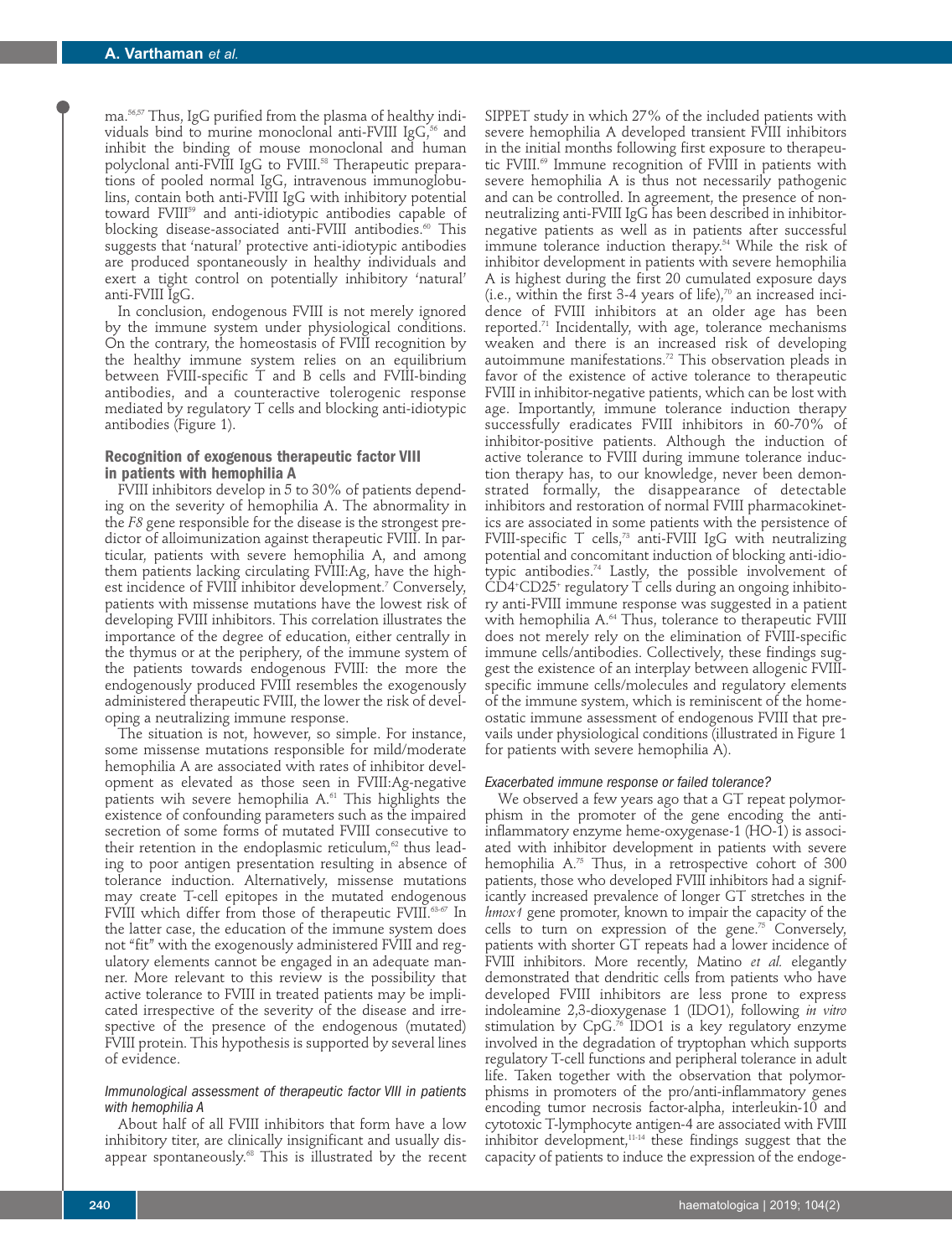nous anti-inflammatory machinery and/or regulatory pathways plays a key role in the ability of their immune system to control the response to the administered therapeutic FVIII. In order to test our hypothesis, a re-evaluation of existing cohorts of patients with hemophilia A would help to investigate whether patients who have developed a neutralizing anti-FVIII immune response have a generally more potent capacity to mount immune responses after vaccination, or are more resistant to common viral or bacterial infections, than inhibitor-negative patients.

## **Reconsidering the immune response to therapeutic factor VIII**

In the last 15 years, attempts to elucidate the reason(s) for which 5-30% of patients with hemophilia A develop an immune response to therapeutic FVIII, while 70-95% of them do not, and to decipher the nature of the danger signals that are adjuvants to the inhibitory anti-FVIII immune response have remained largely inconclusive. Observations over the years demonstrate that endogenous FVIII is not ignored by the immune system under physiological conditions but is immunologically assessed, leading to its homeostatic recognition based on counteracting reactive and tolerogenic adaptive immune effectors. Nonneutralizing FVIII-reactive antibodies are found in virtually all patients with hemophilia A; clinically irrelevant inhibitory antibodies are transiently detected in a substantial number of patients after their first exposures to therapeutic FVIII; and FVIII inhibitors may arise at an age when immune regulatory mechanisms are compromised (Figure 1). Furthermore, the development of FVIII inhibitors is associated with a hampered ability of the organism to activate HO-1 or IDO1-dependent anti-inflammatory/ tolerogenic mechanisms.

## A. Development of a pathogenic anti-FVIII alloimmune response



**B. Immunological assessment of therapeutic FVIII** 



Figure 2. Immune response to factor VIII in patients with severe hemophilia A. (A) Classically, deciphering the immunogenicity of therapeutic factor VIII (FVIII) in patients with severe hemophilia A is addressed by investigating the reasons for which 20-30% of the patients develop an immune response to exogenous FVIII, while the remaining patients do not (adapted from Gouw et al.).<sup>24</sup> (B) We propose that the immune system of all patients treated with FVIII reacts to the clotting factor. In 70-80% of the cases, this immunological assessment of therapeutic FVIII results in the establishment of active immune tolerance that relies on an equilibrium between FVIII-specific immune effector and regulatory elements. However, for reasons that are yet to be deciphered, the remaining patients fail to turn on appropriate anti-inflammatory/tolerogenic mechanisms. Anti-FVIII IgG: anti-factor VIII immunoglobulin G; aFVIII T cell: factor VIII-reactive T cell; Treg: regulatory T cell; anti-Id IgG: anti-idiotypic immunoglobulin G.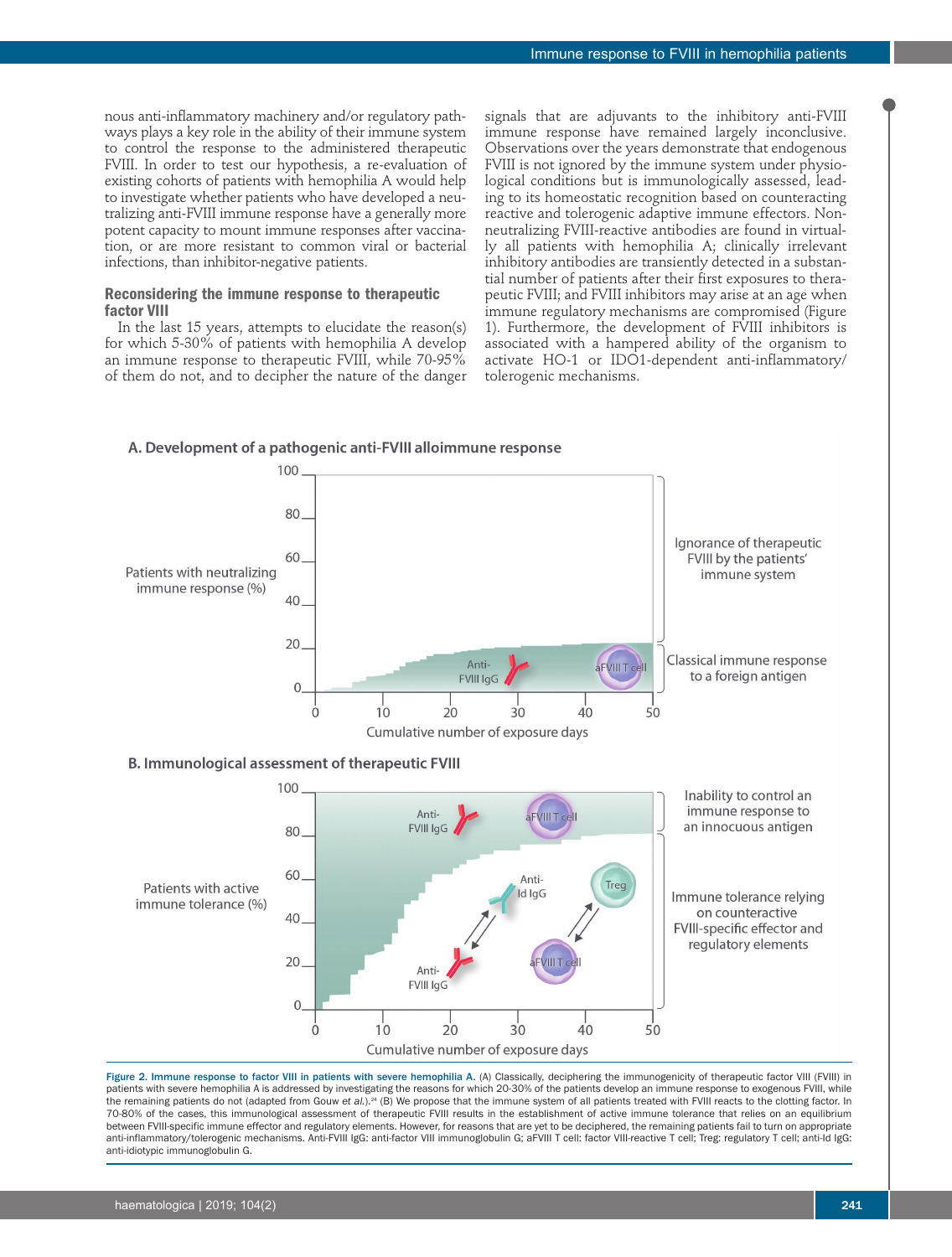Collectively, the accumulated evidence favors the hypothesis that all hemophilia A patients treated with FVIII develop an immune response to therapeutic FVIII: mounting an immune response to exogenous FVIII is part of the normal recognition and assessment of an innocuous antigen. In this context, the immunological assessment of therapeutic FVIII does not require the presence of overt danger signals. The maturation of antigen-presenting cells leading to the activation of naïve T cells specific for therapeutic FVIII is triggered in a bystander manner by a dynamic immune system confronted with an everchanging environment. Furthermore, we propose that the onset of neutralizing antibodies to FVIII in a substantial number of patients results from these patients' inability to develop a counteractive antigen-specific tolerogenic response, rather than from an exacerbated activation of the immune system at the time of FVIII administration. Consequently, instead of investigating why 5-30% of the patients develop an inhibitory response to FVIII, the scientific challenge is to understand why 5-30% of the patients fail to develop active immune tolerance to FVIII (depicted in Figure 2 for patients with the severe form of the disease). Such a change of perspective will have repercussions on the clinical management of patients. For instance, in inhibitor-positive patients the use of immunosuppressive drugs that favor the onset of T-cellmediated tolerance<sup>77,78</sup> should be privileged over that of drugs that simply shut off adaptive immunity. It will also foster the development of strategies to achieve FVIII-specific immuno-tolerance. Of importance, prophylaxis with emicizumab, a recently marketed FVIII-bypassing agent, in previously untreated patients<sup>79</sup> or in inhibitor-positive patients<sup>80</sup> allows correction of coagulation while avoiding stimulation of the immune system with FVIII. It thus inherently prevents the immunological (re-)assessment of therapeutic FVIII and establishment of active tolerance. Consequences on the incidence of inhibitor development when the patients must receive therapeutic FVIII in the future will have to be monitored.

#### **Conclusions**

Studies in the past 15 years have focused on deciphering the signals that lead to the development of a pathogenic anti-FVIII immune response in 5-30% of patients with hemophilia A, as compared to the therapeutic FVIII being 'ignored' in the remaining patients receiving therapy. To our knowledge, there is no evidence supporting the hypothesis that therapeutic FVIII is ignored by the immune system in previously treated inhibitor-negative patients. Based on the available experimental findings and clinical observations, we propose that therapeutic FVIII is not ignored but is assessed by the immune system of all the patients exposed to this treatment. In most patients, immune FVIII assessment is accompanied by the induction of antigen-specific counteractive tolerance mechanisms, which ensure that neutralizing anti-FVIII responses are not incited. In a subset of patients, however, the inability to develop such tolerance leads to the onset of clinically relevant levels of neutralizing anti-FVIII antibodies. A better understanding of the counteractive tolerogenic response in play and of the genetic/environmental factors that prevent its induction in inhibitor-positive patients will have repercussions on the clinical management of patients and highlight new strategies to achieve active immune tolerance towards therapeutic FVIII.

#### *Acknowledgments*

*This work was supported by INSERM, Centre National de la Recherche Scientifique and Sorbonne Université (Paris, France) and by the Innovative Medicines Initiative Joint Undertaking ABIRISK (Anti-Biopharmaceutical Immunization Risk) project under grant agreement #115303, the resources of which comprise financial contribution from the European Union's Seventh Framework Program (FP7/2007-2013) and in-kind contributions from EFPIA companies. AV was a recipient of an individual fellowship from the Marie Sklodowska-Curie Actions (grant number: 656757 - Tolltum - MSCA-IF-EF-ST). We thank Dr Kathleen Pratt for her critical reading of the manuscript.* 

#### **References**

- 1. Meeks SL, Cox CL, Healey JF, et al. A major determinant of the immunogenicity of factor VIII in a murine model is independent of its procoagulant function. Blood. 2012;120 (12):2512-2520.
- 2. Levinson B, Kenwrick S, Gamel P, Fisher K, Gitschier J. Evidence for a third transcript from the human factor VIII gene. Genomics. 1992;14(3):585-589.
- 3. Kannicht C, Ramstrom M, Kohla G, et al. Characterisation of the post-translational modifications of a novel, human cell linederived recombinant human factor VIII. Thromb Res. 2013;131(1):78-88.
- 4. Lin Y, Yang X, Chevrier MC, et al. Relationships between factor VIII:Ag and factor VIII<sup>'</sup> in recombinant and plasma-<br>derived factor VIII concentrates. derived factor VIII concentrates. Haemophilia. 2004;10(5):459-469.
- 5. Gringeri A, Mantovani LG, Scalone L, Mannucci PM. Cost of care and quality of life for patients with hemophilia complicated by inhibitors: the COCIS Study Group.

Blood. 2003;102(7):2358-2363.

- 6. Astermark J, Oldenburg J, Escobar M, White GC 2nd, Berntorp E. The Malmo International Brother Study (MIBS). Genetic defects and inhibitor development in siblings with severe hemophilia A. Haematologica. 2005;90(7):924-931.
- 7. Oldenburg J, El-Maarri O, Schwaab R. Inhibitor development in correlation to factor VIII genotypes. Haemophilia. 2002;8 Suppl 2:23-29.
- 8. Gouw SC, van den Berg HM, Oldenburg J, et al. F8 gene mutation type and inhibitor development in patients with severe hemophilia A: systematic review and meta-analysis. Blood. 2012;119(12):2922-2934.
- 9. Oldenburg J, Picard JK, Schwaab R, Brackmann HH, Tuddenham EG, Simpson E. HLA genotype of patients with severe haemophilia A due to intron 22 inversion with and without inhibitors of factor VIII. Thromb Haemost. 1997;77(2):238-242.
- 10. Hay CR, Ollier W, Pepper L, et al. HLA class II profile: a weak determinant of factor VIII inhibitor development in severe haemophilia A. UKHCDO Inhibitor Working Party.

Thromb Haemost. 1997;77(2):234-237.

- 11. Astermark J, Oldenburg J, Carlson J, et al. Polymorphisms in the TNFA gene and the risk of inhibitor development in patients with hemophilia A. Blood. 2006;108(12): 3739-3745.
- 12. Astermark J, Oldenburg J, Pavlova A, Berntorp E, Lefvert AK. Polymorphisms in the IL10 but not in the IL1beta and IL4 genes are associated with inhibitor development in patients with hemophilia A. Blood. 2006; 107(8):3167-3172.
- 13. Astermark J, Wang X, Oldenburg J, Berntorp E, Lefvert AK. Polymorphisms in the CTLA-4 gene and inhibitor development in patients with severe hemophilia A. J Thromb Haemost. 2007;5(2):263-265.
- 14. Pavlova A, Delev D, Lacroix-Desmazes S, et al. Impact of polymorphisms of the major histocompatibility complex class II, interleukin-10, tumor necrosis factor-alpha and cytotoxic T-lymphocyte antigen-4 genes on inhibitor development in severe hemophilia A. J Thromb Haemost. 2009;7(12):2006- 2015.
- 15. Matzinger P. The danger model: a renewed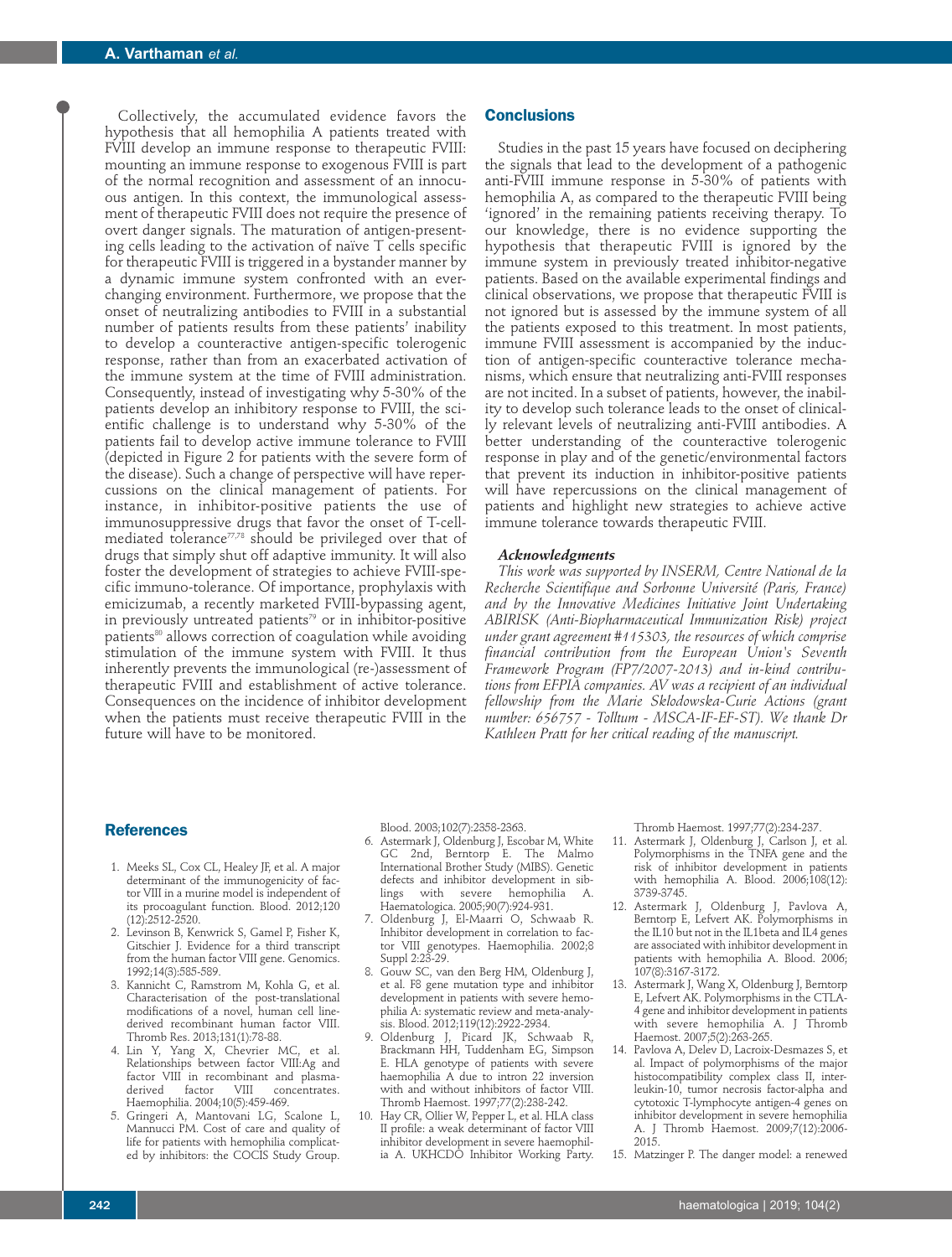sense of self. Science. 2002;296(5566):301- 305.

- 16. Navarrete A, Dasgupta S, Delignat S, et al. Splenic marginal zone antigen-presenting cells are critical for the primary allo-immune response to therapeutic factor VIII in hemophilia A. J Thromb Haemost. 2009;7(11): 1816-1823.
- 17. Lai JD, Cartier D, Hartholt RB, et al. Early cellular interactions and immune transcriptome profiles in human factor VIII-exposed hemophilia A mice. J Thromb Haemost. 2018;16(3):533-545.
- 18. Dasgupta S, Navarrete AM, Bayry J, et al. A role for exposed mannosylations in presentation of human therapeutic self-proteins to CD4+ T lymphocytes. Proc Natl Acad Sci U S A. 2007;104(21):8965-8970.
- 19. Herczenik E, van Haren SD, Wroblewska A, et al. Uptake of blood coagulation factor VIII by dendritic cells is mediated via its C1 domain. J Allergy Clin Immunol. 2012;129 (2):501-509.
- 20. Janeway CA, Jr. Approaching the asymptote? Evolution and revolution in immunology. Cold Spring Harb Symp Quant Biol. 1989;54 (Pt 1):1-13.
- 21. Matzinger P. Tolerance, danger, and the extended family. Annu Rev Immunol. 1994;12:991-1045.
- 22. Astermark J, Altisent C, Batorova A, et al. Non-genetic risk factors and the development of inhibitors in haemophilia: a comprehensive review and consensus report. Haemophilia. 2010;16(5):747-766.
- 23. Reipert BM, Ahmad RU, Turecek PL, et al. Characterization of antibodies induced by human factor VIII in a murine knockout model of hemophilia A. Thromb Haemost. 2000;84(5):826-832.
- 24. Gouw SC, van den Berg HM, Fischer K, et al. Intensity of factor VIII treatment and inhibitor development in children with severe hemophilia A: the RODIN study. Blood. 2013;121(20):4046-4055.
- 25. Dasgupta S, Repesse Y, Bayry J, et al. VWF protects FVIII from endocytosis by dendritic cells and subsequent presentation to immune effectors. Blood. 2007;109(2):610- 612.
- 26. Pradeu T, Jaeger S, Vivier E. The speed of change: towards a discontinuity theory of immunity? Nat Rev Immunol. 2013;13(10): 764-769.
- 27. Ing M, Gupta N, Teyssandier M, et al. Immunogenicity of long-lasting recombinant factor VIII products. Cell Immunol. 2016;301:40-48.
- 28. Teyssandier M, Andre S, Gupta N, et al. Therapeutic factor VIII does not trigger TLR1.2 and TLR2.6 signalling in vitro. Haemophilia. 2013;19(3):399-402.
- 29. Pfistershammer K, Stockl J, Siekmann J, Turecek PL, Schwarz HP, Reipert BM. Recombinant factor VIII and factor VIII-von Willebrand factor complex do not present danger signals for human dendritic cells. Thromb Haemost. 2006;96(3):309-316.
- 30. Cirino G, Cicala C, Bucci MR, Sorrentino L, Maraganore JM, Stone SR. Thrombin functions as an inflammatory mediator through activation of its receptor. J Exp Med. 1996;183(3):821-827.
- 31. Skupsky J, Zhang AH, Su Y, Scott DW. A role for thrombin in the initiation of the immune response to therapeutic factor VIII. Blood. 2009;114(21):4741-4748.
- 32. Gangadharan B, Delignat S, Ollivier V, et al. Role of coagulation-associated processes on factor VIII immunogenicity in a mouse model of severe hemophilia A. J Thromb

Haemost. 2014;12(12):2065–2069.

- 33. Lai JD, Moorehead PC, Sponagle K, et al. Concurrent influenza vaccination reduces anti-FVIII antibody responses in murine hemophilia A. Blood. 2016;127(26):3439- 3449.
- 34. Platokouki H, Fischer K, Gouw SC, et al. Vaccinations are not associated with inhibitor development in boys with severe haemophilia A. Haemophilia. 2018;24(2): 283-290.
- 35. Dimitrov JD, Dasgupta S, Navarrete AM, et al. Induction of heme oxygenase-1 in factor VIII-deficient mice reduces the immune response to therapeutic factor VIII. Blood. 2010;115(13):2682-2685.
- 36. Peyron I, Dimitrov JD, Delignat S, et al. Haemarthrosis and arthropathy do not favour the development of factor VIII inhibitors in severe haemophilia A mice. Haemophilia. 2015;21(1):e94-98.
- 37. Kurnik K, Bidlingmaier C, Engl W, Chehadeh H, Reipert B, Auerswald G. New early prophylaxis regimen that avoids immunological danger signals can reduce FVIII inhibitor development. Haemophilia. 2009;16(2):256-262.
- 38. Auerswald G, Bidlingmaier C, Kurnik K. Early prophylaxis/FVIII tolerization regimen that avoids immunological danger signals is still effective in minimizing FVIII inhibitor developments in previously untreated patients--long-term follow-up and continuing experience. Haemophilia. 2012;18(1): e18-20.
- 39. Bexborn F, Andersson PO, Chen H, Nilsson B, Ekdahl KN. The tick-over theory revisited: formation and regulation of the soluble alternative complement C3 convertase (C3(H2O)Bb). Mol Immunol. 2008;45(8): 2370-2379.
- 40. Zewde N, Gorham RD, Jr., Dorado A, Morikis D. Quantitative modeling of the alternative pathway of the complement system. PLoS One. 2016;11(3):e0152337.
- 41. Rayes J, Ing M, Delignat S, et al. Complement C3 is a novel modulator of the<br>anti-factor VIII immune response. VIII immune Haematologica. 2018;103(2):351-360.
- 42. Lacroix-Desmazes S, Navarrete AM, Andre S, Bayry J, Kaveri SV, Dasgupta S. Dynamics of factor VIII interactions determine its immunologic fate in hemophilia A. Blood. 2008;112(2):240-249.
- 43. Sakaguchi S, Vignali DA, Rudensky AY, Niec RE, Waldmann H. The plasticity and stability of regulatory T cells. Nat Rev Immunol. 2013;13(6):461-467.
- 44. Wang X, Terhorst C, Herzog RW. In vivo induction of regulatory T cells for immune tolerance in hemophilia. Cell Immunol. 2016;301:18-29.
- 45. Hu GL, Okita DK, Diethelm-Okita BM, Conti-Fine BM. Recognition of coagulation factor VIII by CD4+ T cells of healthy humans. J Thromb Haemost. 2003;1(10): 2159-2166.
- 46. Reding M, Wu H, Krampf M, et al. Sensitization of CD4+ T cells to coagulation factor VIII: response in congenital and acquired hemophilia patients and in healthy subjects. Thromb Haemost. 2000;84(4):643- 652.
- 47. Meunier S, Menier C, Marcon E, Lacroix-Desmazes S, Maillere B. CD4 T cells specific for factor VIII are present at high frequency in healthy donors and comprise naïve and memory cells. blood advances. 2017;1(21):1842-1847.
- 48. Delluc S, Ravot G, Maillere B. Quantitative analysis of the CD4 T-cell repertoire specific

to therapeutic antibodies in healthy donors. FASEB J. 2011;25(6):2040-2048.

- 49. Delluc S, Ravot G, Maillere B. Quantification of the preexisting CD4 T-cell repertoire specific for human erythropoietin reveals its immunogenicity potential. Blood. 2010;116(22):4542-4545.
- 50. Hamze M, Meunier S, Karle A, et al. Characterization of CD4 T cell epitopes of infliximab and rituximab identified from healthy donors. Front Immunol. 2017;8:500.
- 51. Pinto S, Michel C, Schmidt-Glenewinkel H, et al. Overlapping gene coexpression patterns in human medullary thymic epithelial cells generate self-antigen diversity. Proc Natl Acad Sci USA. 2013;110(37):E3497- 3505.
- 52. Kamate C, Lenting PJ, van den Berg HM, Mutis T. Depletion of CD4+/CD25high regulatory T cells may enhance or uncover factor VIII-specific T-cell responses in healthy<br>individuals. J Thromb Haemost. J Thromb Haemost. 2007;5(3):611-613.
- 53. Algiman M, Dietrich G, Nydegger U, Boieldieu D, Sultan Y, Kazatchkine M. Natural antibodies to factor VIII (anti-hemophilic factor) in healthy individuals. Proc Natl Acad Sci USA. 1992;89(9):3795-3799.
- 54. Whelan SF, Hofbauer CJ, Horling FM, et al. Distinct characteristics of antibody responses against factor VIII in healthy individuals and in different cohorts of hemophilia A patients. Blood. 2013;121(6):1039-1048.
- 55. Hofbauer CJ, Whelan SF, Hirschler M, et al. Affinity of FVIII-specific antibodies reveals major differences between neutralizing and nonneutralizing antibodies in humans. Blood. 2015;125(7):1180-1188.
- 56. Gilles JG, Saint-Remy JM. Healthy subjects produce both anti-factor VIII and specific anti-idiotypic antibodies. J Clin Invest. 1994;94(4):1496-1505.
- 57. Sakurai Y, Shima M, Tanaka I, Fukuda K, Yoshida K, Yoshioka A. Association of antiidiotypic antibodies with immune tolerance induction for the treatment of hemophilia A with inhibitors. Haematologica. 2004;89(6): 696-703.
- 58. Dietrich G, Algiman M, Sultan Y, Nydegger UE, Kazatchkine MD. Origin of anti-idiotypic activity against anti-factor VIII autoantibodies in pools of normal human immunoglobulin G (IVIg). Blood. 1992;79 (11):2946-2951.
- 59. Moreau A, Lacroix-Desmazes S, Stieltjes N, et al. Antibodies to the FVIII light chain that neutralize FVIII procoagulant activity, are present in the plasma of non-responder patients with severe hemophilia A and healthy blood donors. Blood. 2000;95(11): 3435-3441.
- 60. Rossi F, Sultan Y, Kazatchkine MD. Antiidiotypes against autoantibodies and alloantibodies to Factor VIII:C (anti-haemophilic factor) are present in therapeutic polyspecific normal immunoglobulins. Clin Exp Immunol. 1988;74(2):311-316.
- 61. Eckhardt CL, van Velzen AS, Peters M, et al. Factor VIII gene (F8) mutation and risk of inhibitor development in nonsevere hemophilia A. Blood. 2013;122(11):1954-1962.
- 62. Malhotra JD, Miao H, Zhang K, et al. Antioxidants reduce endoplasmic reticulum stress and improve protein secretion. Proc Natl Acad Sci U S A. 2008;105(47):18525- 18530.
- 63. Jacquemin M, Vantomme V, Buhot C, et al. CD4+ T-cell clones specific for wild-type factor VIII: a molecular mechanism responsible for a higher incidence of inhibitor formation in mild/moderate hemophilia A.